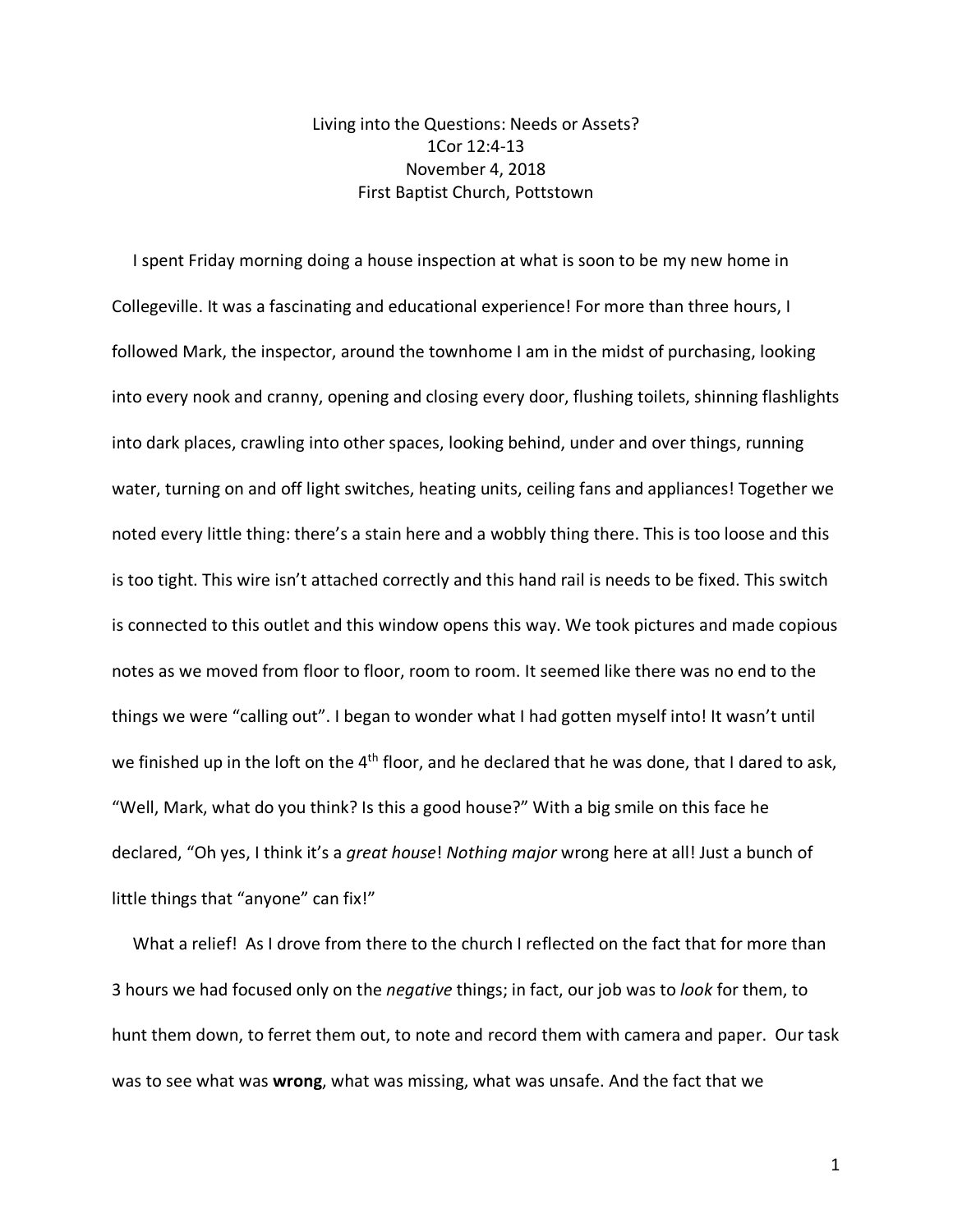discovered that the furnace is only two years old, there has never been water damage of any kind, the carpet's in great shape, the counter tops are new was only an afterthought. All the things that were *right* with the place, had been pushed to the background until he declared, "it is a great house!" Only then did I begin to remember why I had been attracted to it in the first place.

 It seems to me to be human nature to see what is wrong rather than what is right. We look in the mirror and judge ourselves: too fat, too thin, too old, too young, too tall, too short; do you ever look in the mirror just to say to yourself: "you're looking marvelous today! Don't you look perfect just the way you are?!" I sometimes think we critique ourselves more harshly than we judge others. Where we can give others a pass ("they can't help that; they are doing the best they can"), we seldom afford ourselves the same grace. It's easier to point out the flaws than to see the good.

 Of course, the same is true for our church. We look around us and we start the critique: not enough people, not enough money, not enough energy. We've got more building than we can deal with, and less people than we can work with. We've got tenants, not partners; we've got chores, not meaningful ministry. We've got a parking lot that collects trash, a building we can't heat, Sunday school classrooms that sit empty, pledges that go unfulfilled. There is every reason in the world to be overwhelmed, to feel discouraged, to wonder if we just shouldn't sell the whole dog-gone place and be done with it. Our city reflects similar problems magnified; the world, worse. A "home inspection" of our physical and spiritual reality just might offer us the perspective we need, the kind of perspective Paul gives us in his word to the Corinthians then, and to us today.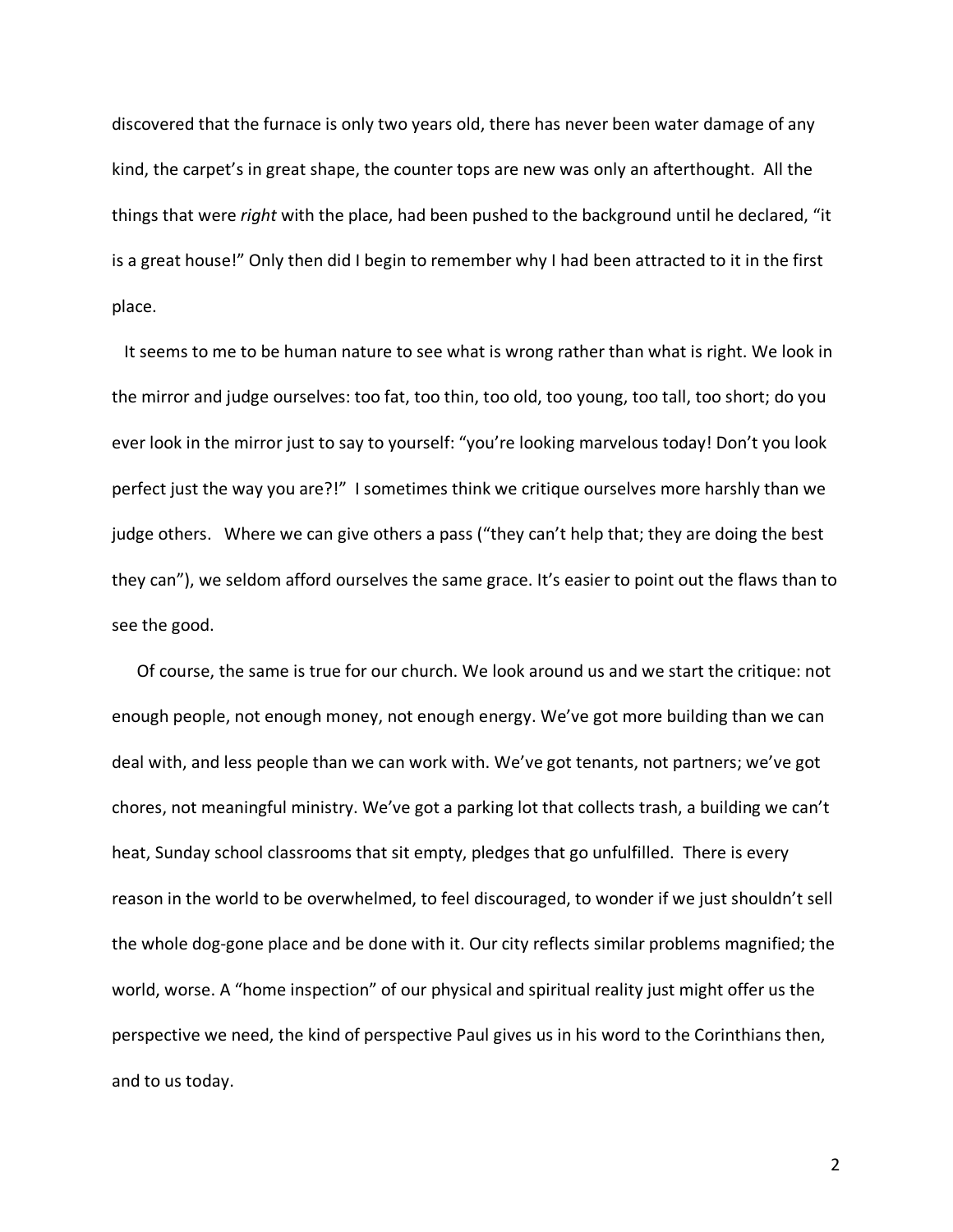"Now there are a variety of gifts, but the same Spirit; and there are varieties of services but the same Lord; and there are varieties of activities but it is the same God who activates all of them in everyone."

 What is Paul doing here? He's wrapping up a "home inspection"! After addressing the needs of the church and assessing the practicality of the problems at hand, Paul persuades them to focus, *not* on what they lack but **what they have**; not on what is missing but **what is present**. Like the home inspector who notes every picky, negative thing but declares it a "great house!", Paul's moves from calling them out to inviting them forward—forward with the power of the gifts God has given them, already present and ready for their use!

 Not everyone has the *same* gifts, Paul says, but here's the thing: everyone has **a gift! Everyone has** *something* **to offer!** It might be a talent or a skill; it might be your experience or your knowledge. You might have energy or interest or passion in something; you might be devoted to prayer, to learning, to listening to God. The point is that each and every one of us is **an asset**; we have something to offer each other in the body of Christ, for the work of ministry, here in this place. So, while we might not have a lot of *some* things, we have *other t*hings! We have everything we need right here to be faithful to God's call to us!

 So how shall we proceed? We can focus on what's wrong or what's right; on our needs or our assets! And yes, we HAVE assets! We may bemoan the age and condition of the building but we HAVE a building, and we can use this building for mission and ministry! We could pick up trash in the parking lot every single day, but we HAVE a parking lot! We can worry because we have too much space and too few people, but we HAVE space and people, with gifts, talents, wisdom, insight, desire, hope and faith. Paul reminds us that what we have has been given to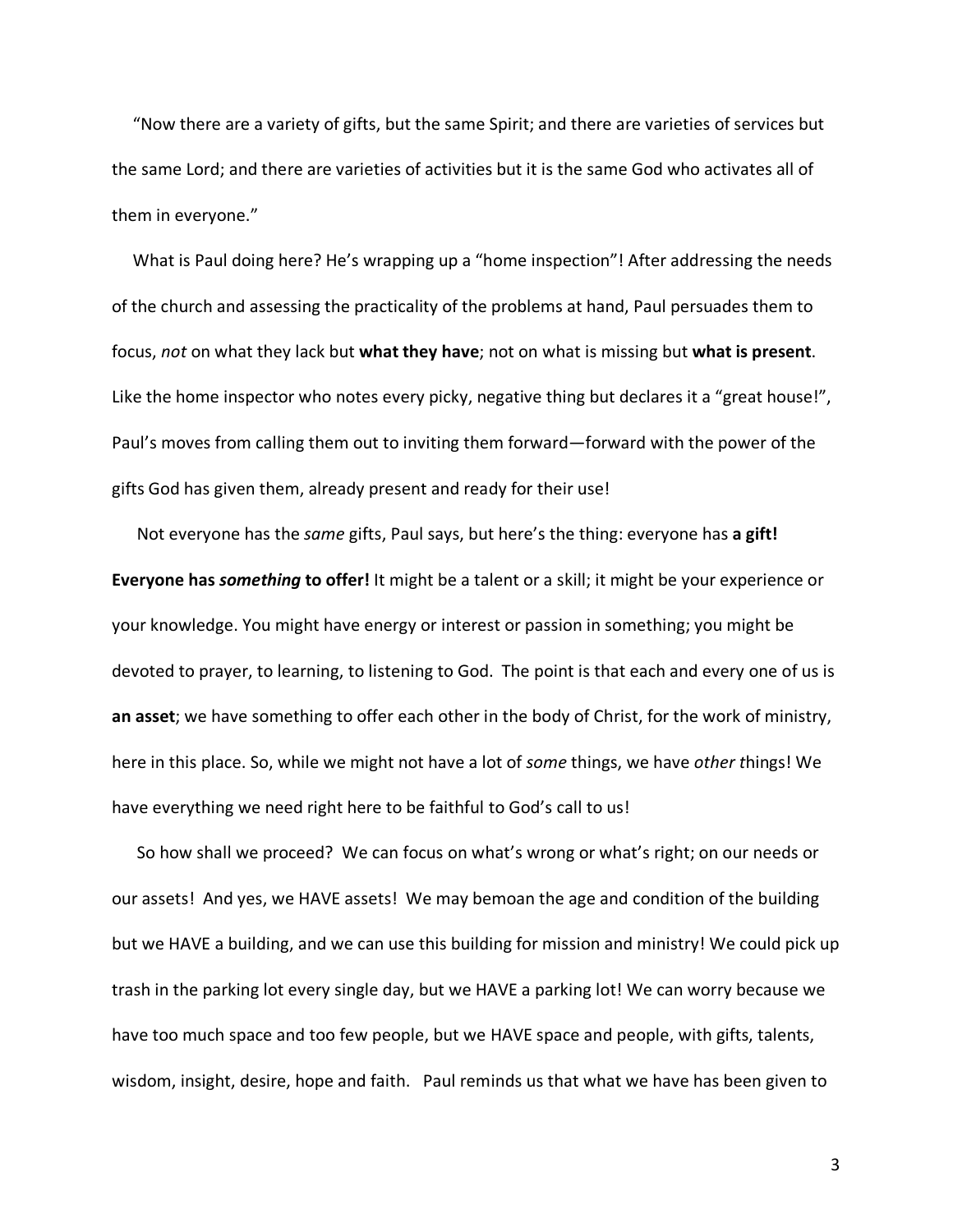us by God, not for our own use but for the use of the body. "All these are activated by one and the same Spirit, who allots to each one individually just as the Spirit choses," Paul says. "For in the one Spirit we were all baptized into one body—Jews and Greek, slaves or free—and we are all made to drink one Spirit."

 So, what if, instead of focusing on what we *need*, we **focused on what we** *have*? What if we *organized around our assets and not our liabilities*? Yes, we have a building that's old and needs more resources than we can currently afford but what if, instead of a burden, we viewed it as an *opportunity* to do ministry in partnerships with others? What if, instead of thinking about giving "service to" our community we began to think about "partnering with" other organizations who share our values? What if instead of thinking about the parking lot as a hazardous waste site we thought about it as a place of potential: a great spot for a festival or neighborhood block party, a community garden, an additional building site, a playground or something else entirely?! What could we do with our fenced in courtyard, besides complain that we need to mow the grass?!

 Who can partner with us: what churches, businesses, organizations, non-profits, or individuals? How do we offer *solidarity* to our neighbors, rather than charity? What if we got to know our *community* not it's problems? How different would this body of Christ be if we focused on what we CAN do and not what we can't?

 Jeremiah 29:7 records God saying, "seek the welfare of the city where I have sent you into exile, and pray to the Lord on its behalf, *for in its welfare you will find your welfare."* Listen to that: "in its welfare you will find your own!" Our neighbors have assets too; perhaps *this* body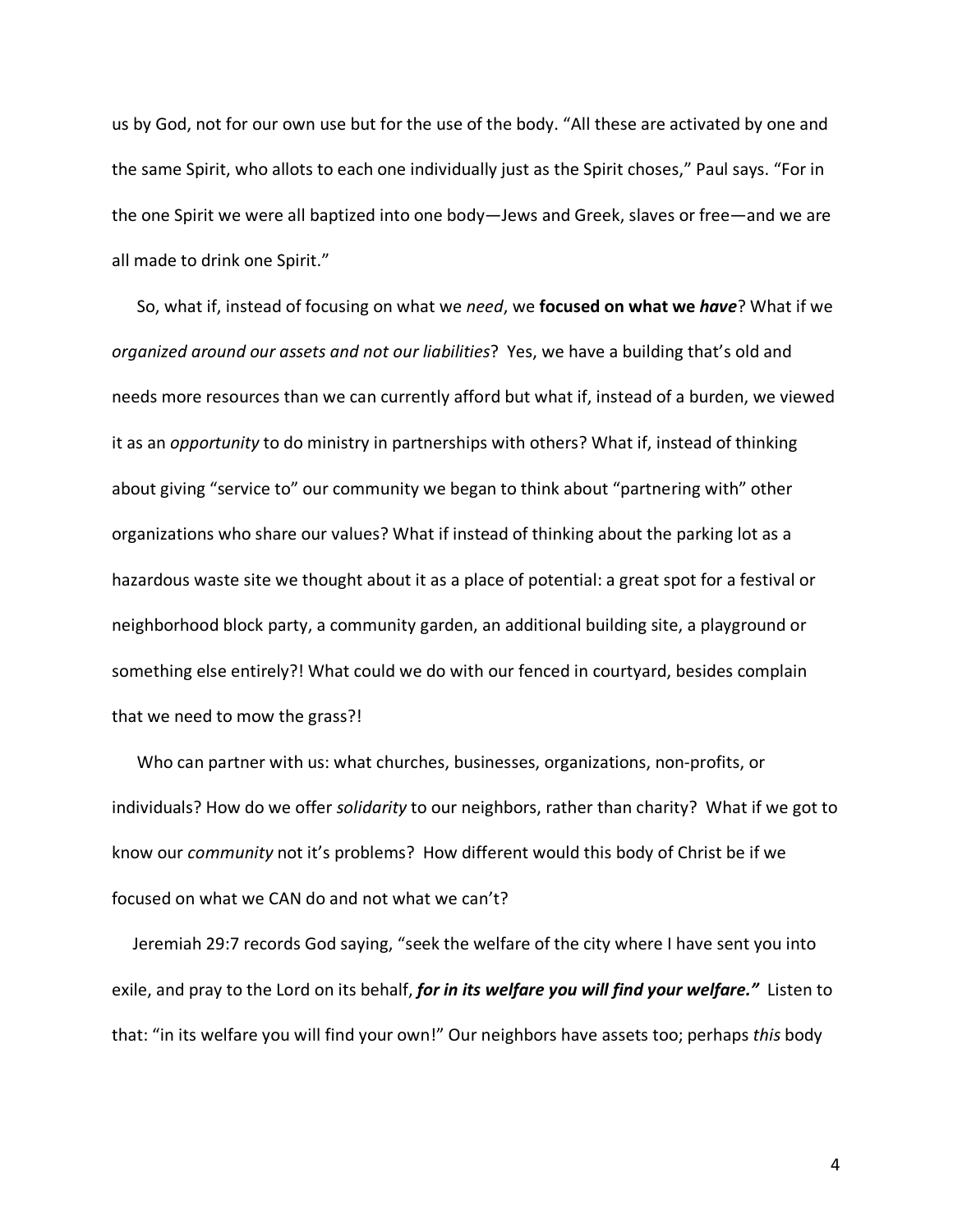of Christ needs to see itself as part of the wider community in a new, expansive way. Perhaps our future lies in combining what we all have in order to live into what we all can become.

 Perhaps God is already beginning to do that in our midst. Several weeks ago, some of us met with leaders from the YWCA to talk about sharing our education building; we thought we were headed in a particular direction but in a later conversation, we discovered we were no longer on the "same page. At the same time, we also met with leaders from CCLU, to seek their support for the on-going use of our building; again, we thought we were going in the same direction. But in a subsequent meeting it seemed like we were not. In each of these conversations, we were focused not on what we had, what we could offer each other, but instead each group focused on what we needed, on what we lacked.

 Then we began a conversation with Steel River Playhouse, who is looking for a place to rehearse. What an incredible opportunity, some of us thought, to bring drama to our space! What might happen if we welcomed them here? And we began a conversation, but a different one this time. Because rather than talking about what we need, we began to talk with another group about what we could *offer* each other, about how we could serve each other and the community of which we are a part. Instead of focusing the conversation on our needs, we focused on our assets! And in doing so we just may have tapped into something more creative and transformative and engaging than paying rent and using space: we might have begun to envision ministry! Together, with Steel River, drama could come to worship, to children, to our community through the use of this space!

 We are living into the questions and it is messy! And we don't always even know which questions to ask, but we are discerning that. **Perhaps the question isn't "what do we need and**